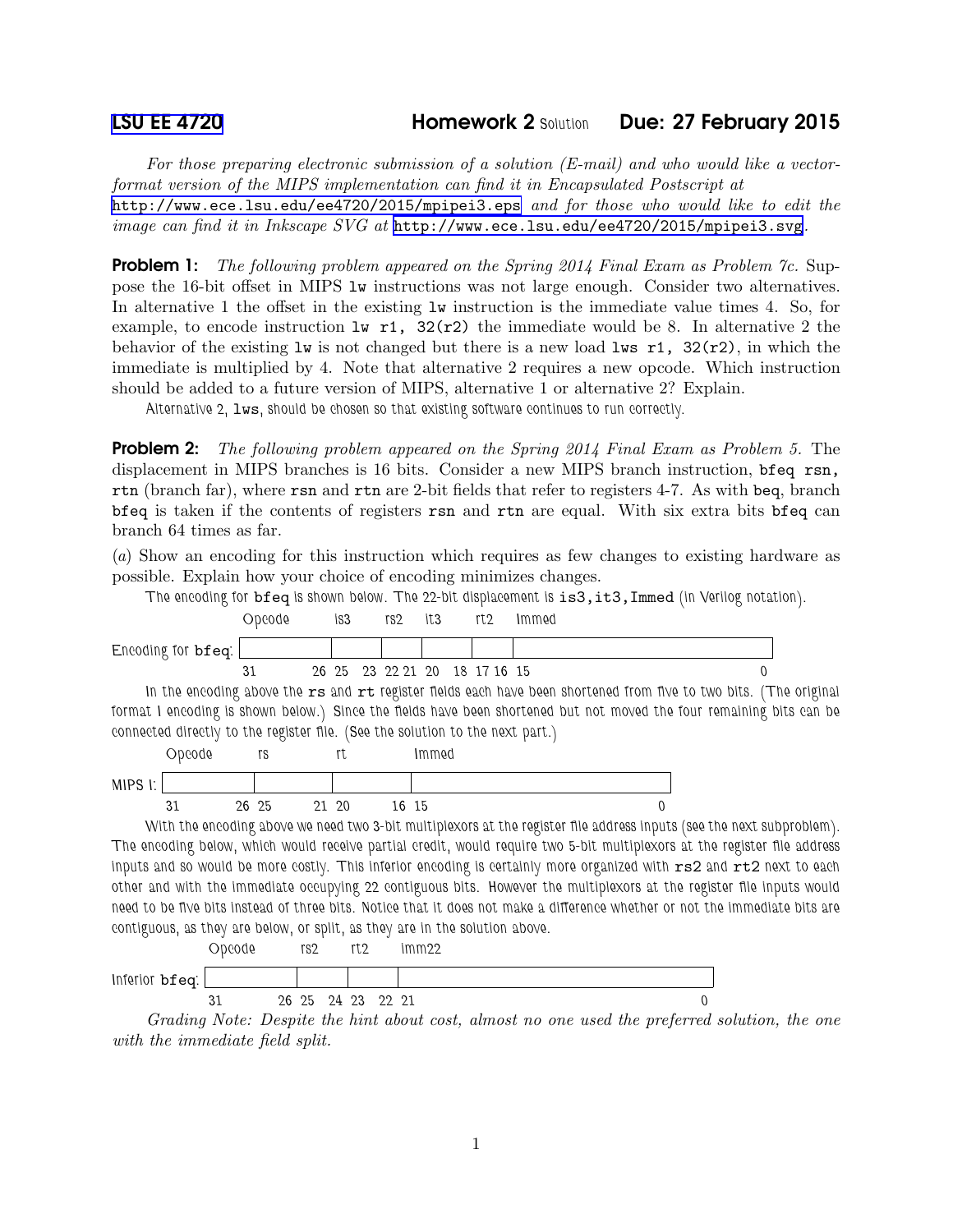(*b*) Modify the pipeline below to implement the new instruction. Use as little hardware as possible.

*Changes appear below. At the register file address inputs, shown in blue, the high three bits of each register number is determined by a multiplexor. If a* bfeq *is present the upper inputs are used, making the upper three bits of each register number* 0012*, otherwise the upper bits come from the instruction. The lower two bits are taken from the instruction regardless of whether* bfeq *is present. If a* bfeq *is present the displacement includes the extra six bits, these changes are shown in green.*

*Grading Note: Many solutions did show logic selecting a larger displacement size, but that larger displacement was sent to the* EX *stage as an immediate rather than to the adder feeding the* IF*-stage multiplexor. We are proud of our resolve-branch-in-*ID *pipeline, so of course points must be deducted when this feature is ignored. Better to have points deducted on a homework than on a test.*



*Problem 3 on next page.*